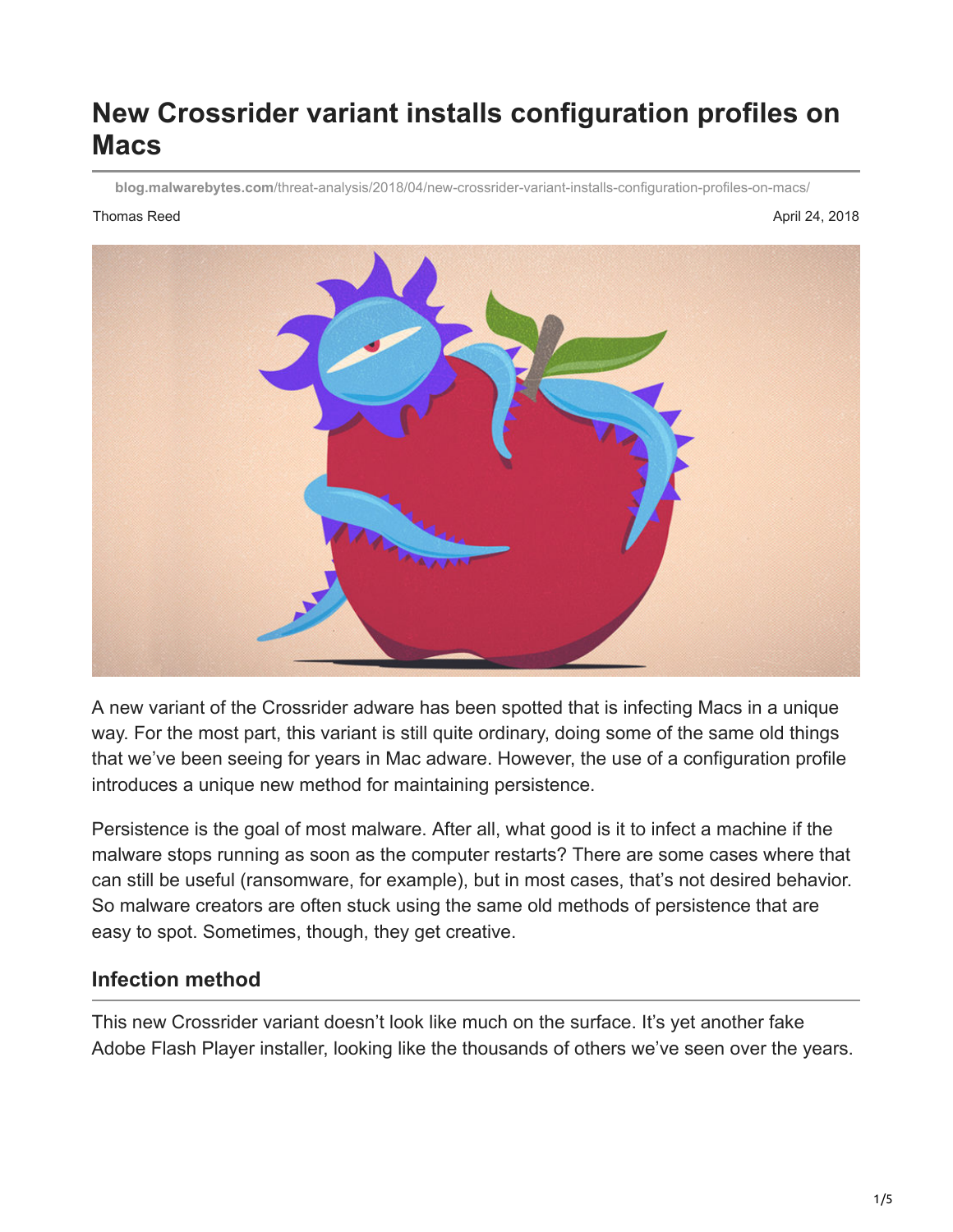

Opening the installer results in a familiar install process, with nothing unique about it. In the course of installation, it dumps a copy of Advanced Mac Cleaner, which commences to announce that it has found problems with your system using Siri's voice. (No such problems actually exist, of course.) Safari also pops open and then closes again suspiciously. This is all very blasé, as far as malware goes.

But something interesting has happened behind the scenes. After removing Advanced Mac Cleaner, and removing all the various components of Crossrider that have been littered around the system, there's still a problem. Safari's homepage setting is still locked to a Crossrider-related domain, and cannot be changed.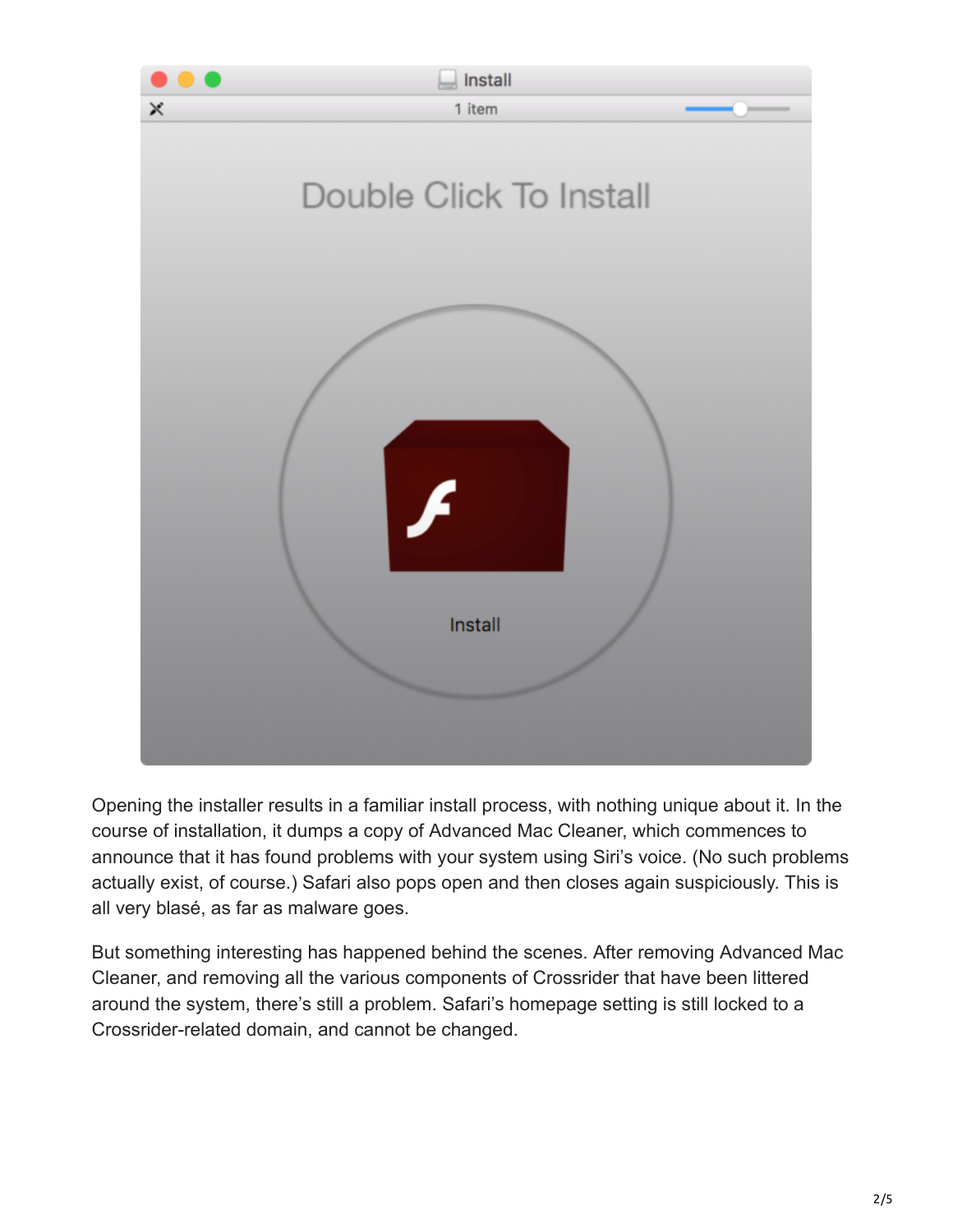| $\circ$ $\circ$                                                                            | General                                                                                                      |
|--------------------------------------------------------------------------------------------|--------------------------------------------------------------------------------------------------------------|
|                                                                                            |                                                                                                              |
| AutoFill Passwords Search Security Privacy Websites Extensions Advanced<br>General<br>Tabs |                                                                                                              |
| Safari opens with:                                                                         | A new window                                                                                                 |
| New windows open with:                                                                     | Homepage                                                                                                     |
| New tabs open with:                                                                        | Homepage                                                                                                     |
| Homepage:                                                                                  | https://www.chumsearch.com/sear                                                                              |
|                                                                                            | Set to Current Page                                                                                          |
|                                                                                            |                                                                                                              |
| Remove history items:                                                                      | After one year                                                                                               |
| Favorites shows:                                                                           | <b>Exported</b>                                                                                              |
| Top Sites shows:                                                                           | 12 sites                                                                                                     |
|                                                                                            |                                                                                                              |
| File download location:                                                                    | Downloads                                                                                                    |
| Remove download list items:                                                                | After one day                                                                                                |
|                                                                                            | Open "safe" files after downloading                                                                          |
|                                                                                            | "Safe" files include movies, pictures,<br>sounds, PDF and text documents, and<br>$\overline{?}$<br>archives. |

### **Malicious configuration profile**

It turns out that this is caused by a configuration profile installed on the system by the adware. Configuration profiles provide a means for IT admins in businesses to control the behavior of their Macs. These profiles can configure a Mac to do many different things, some of which are not otherwise possible.

In the case of this Crossrider variant, the configuration profile that is installed forces both Safari and Chrome to always open to a page on chumsearch[dot]com. This also prevents the user from changing that behavior in the browser's settings.

The profile can be found by opening System Preferences, then clicking the Profiles icon. (If there isn't a Profiles icon, you don't have any profiles installed, which is normal.)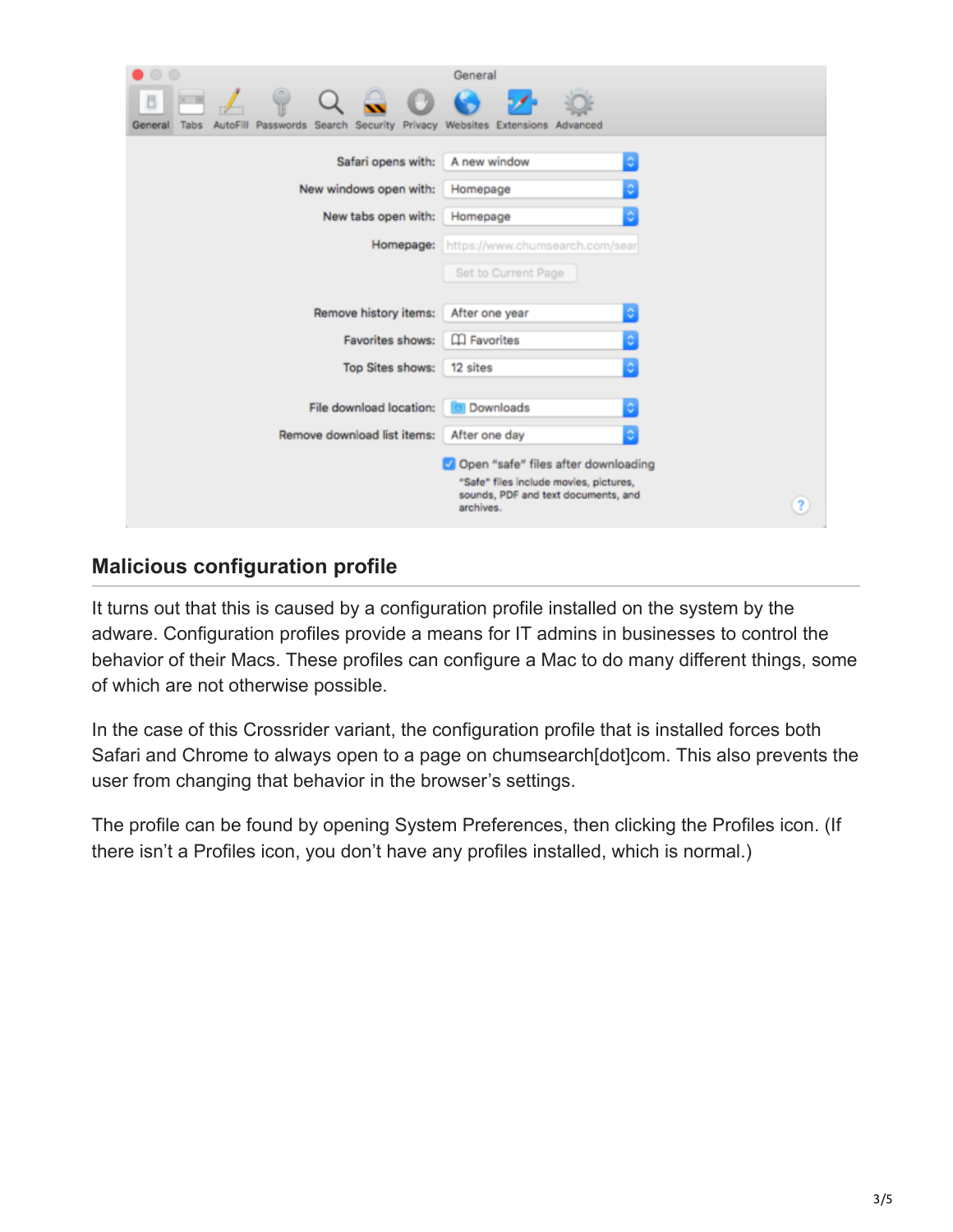| <b>Device Profiles</b><br><b>AdminPrefs</b><br>2 settings | <b>AdminPrefs</b><br><b>Unsigned</b>                               |  |
|-----------------------------------------------------------|--------------------------------------------------------------------|--|
|                                                           | Installed Apr 18, 2018, 9:11 AM                                    |  |
|                                                           | Settings com.apple.Safari<br><b>Managed Preferences</b>            |  |
|                                                           | <b>DETAILS</b>                                                     |  |
|                                                           | <b>Managed Preferences</b>                                         |  |
|                                                           | com.google.Chrome {<br>$Forced =$ (<br>"mcx_preference_settings" = |  |

This profile installs with an identifier of com.myshopcoupon.www, which is not visible in System Preferences. However, the profile can definitely be identified by scrolling through the details and looking for references to chumsearch[dot]com. This malicious profile can be removed by selecting it and clicking the minus (-) button in the bottom left corner of the window.

## **Attribution**

The chumsearch[dot]com domain is one that has been linked to a number of different adware programs, which can all be traced back to Crossrider. It is affiliated with one of the most widespread adware campaigns on the Mac, with only the infamous Genieo adware having a higher number of detections by Malwarebytes for Mac among all detected adware families.

The chumsearch [dot]com website contains an ad for [MacKeeper](https://blog.malwarebytes.com/puppum/2016/08/pup-friday-mackeeper/) (the most widely-distributed potentially unwanted program on macOS, made by Kromtech). Advertising money from Kromtech is undoubtedly one of the ways this site pays for itself. Ironically, this adware is [also installed alongside another infamous Mac PUP called Advanced Mac Cleaner, by](https://blog.malwarebytes.com/threat-analysis/2016/08/pcvark-plays-dirty/) PCVARK, a program similar to and competing with MacKeeper.

Obviously, not all parts of this chain are affiliated with Crossrider, but the chumsearch domain imposed by the configuration profile definitely is.

# **If you're an IT admin**